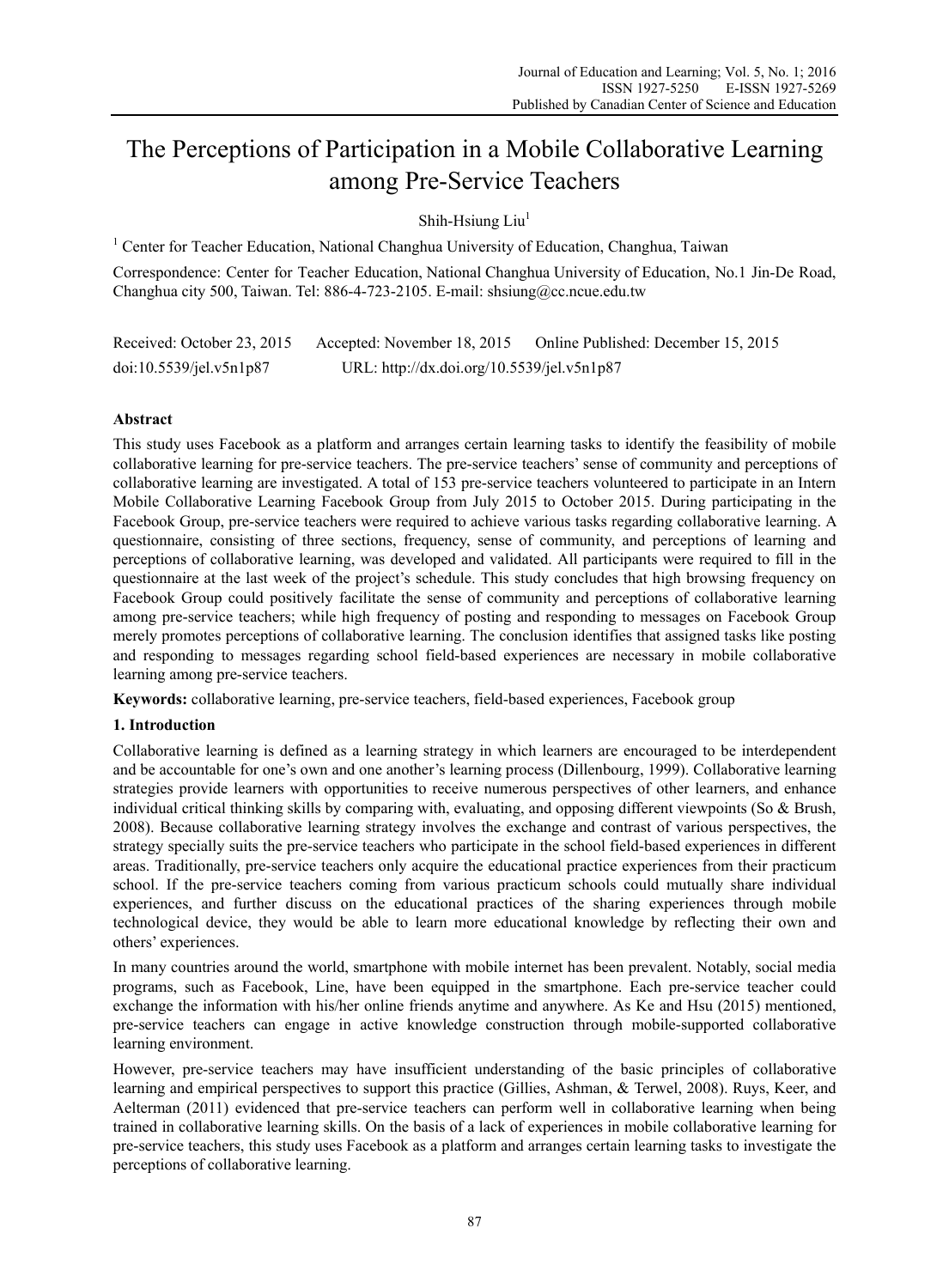## **2. Literature Review**

#### *2.1 Collaborative Learning for Pre-Service Teachers within Field-Based Experience*

Participating in school field-based experiences is a vital part of teacher education program. The field-based practicum should establish adequate conditions to make pre-service teachers thoughtful and to equip them with the ability to enhance educational practices (Zeichner, 1996). Specifically, the aim of field-based practicum should be educative: it should help pre-service teachers understand the role of teacher, foster the pre-service teachers' capacity to learn from school field-based experiences, and accomplish the central task of teaching—helping pupils to learn well (Graham, 2006).

Field-based experience also provides opportunities for pre-service teachers to internalize the theories learned in the campus courses into their own knowledge by practicing the theories in classroom teaching under the guidance and support of their school mentors (Cheng, 2013). The field experience is a platform to bridge the theory and practice gap in initial teacher education (Coffey, 2010; Darling-Hammond, 2006). However, pre-service teachers often feel conflicted in accepting the advice from their mentors and the university supervisors. The mentor teachers often view the university supervisor as an instructor who does not really understand the teaching practices in the K-12 classroom. The aforementioned conflicts will result in a lack of clear guidance during reflecting on educational practices for pre-service teachers.

During the half-year education practicum, each pre-service teacher could obtain a limited experience. Moreover, pre-service teacher learning is a complex process that has been conceptualized through socio-cultural and cognitive theories of learning (Darling-Hammond & Bransford, 2005). If the pre-service teachers could share educational practices happened in individual practicum schools, they would obtain more information about school practices. Moreover, if the pre-service teachers can discuss the above school practices through an external community rather than a community inside the interior of the school, they would have more sufficient understanding on school practices.

The concepts of collaborative learning for pedagogy include self-regulated learning theory and socially shared origin of cognition (Järvelä, Näykki, Laru, & Luokkanen, 2007). Thus, the awareness of collaboration consists of perception of learning and perception of collaborative learning. Perception of learning is about individual understanding of the process of learning and involves an individual evaluation of the educational process (Lonka, Heikilla, Lindblom-Ylanne, & Maury, 1997). The perception of collaborative learning is related to perceptions of social presence with other members in a learning group. Ruys, van Keer, and Aelterman (2011) explored the development of pre-service teachers' skills in implementing collaborative learning and indicated that pre-service teachers perform well in collaborative learning activities, which has positive relationship with their teaching efficacy. Liu, Tsai, and Huang (2015) evidenced that pre-service teachers learned more about the instructional methods through interactions with peer interns, in addition to discussion with mentors in a school-based mentoring team. Thus, collaborative learning benefits pre-service teachers on the acquirement of knowledge of educational practices.

## *2.2 Use of Social Media on Collaborative Learning for Pre-Service Teachers*

As technological tools with Internet have been gaining acceptance of teachers, they become a part of educational activities in order to support teaching and learning process, especially in the field of creating and sustaining collaborative learning strategies (Duffy & Bruns, 2006). Studies identified that the integration of social media with mobile devices supports collaborative learning by enhancing learning performance in both individual knowledge development and group knowledge sharing. For example, Yang (2009) investigated the use of blogs as a reflective platform in the training processes and found that participants actively discussed their opinions. Participants also stated that blogs provide a useful platform for communicating with each other. Wang, Woo, Quek, Yang, and Liu (2011) denoted that Facebook could offer features similar to course management system for putting up announcements, sharing resources and conducting discussions.

Haipinge (2013) used Facebook via mobile phone to connect pre-service teachers with practicing teachers in the field. In addition to Facebook interface is designed to promote interactions, Facebook has a feature, the news feeds, showing the most recent posts and activities within the Facebook Group. In a study by Deng and Tavares (2013), the pre-service teachers considered Facebook as a good platform for them to keep instant contact rather than storing and sharing files. The Facebook Group provided the pre-service teachers with informational, social as well as intellectual support in a timely fashion during their teaching practice.

Because online setting is different from conventional classroom settings, creating a great sense of community is essential for pre-service teachers who participate in school field-based experiences from various areas. The sense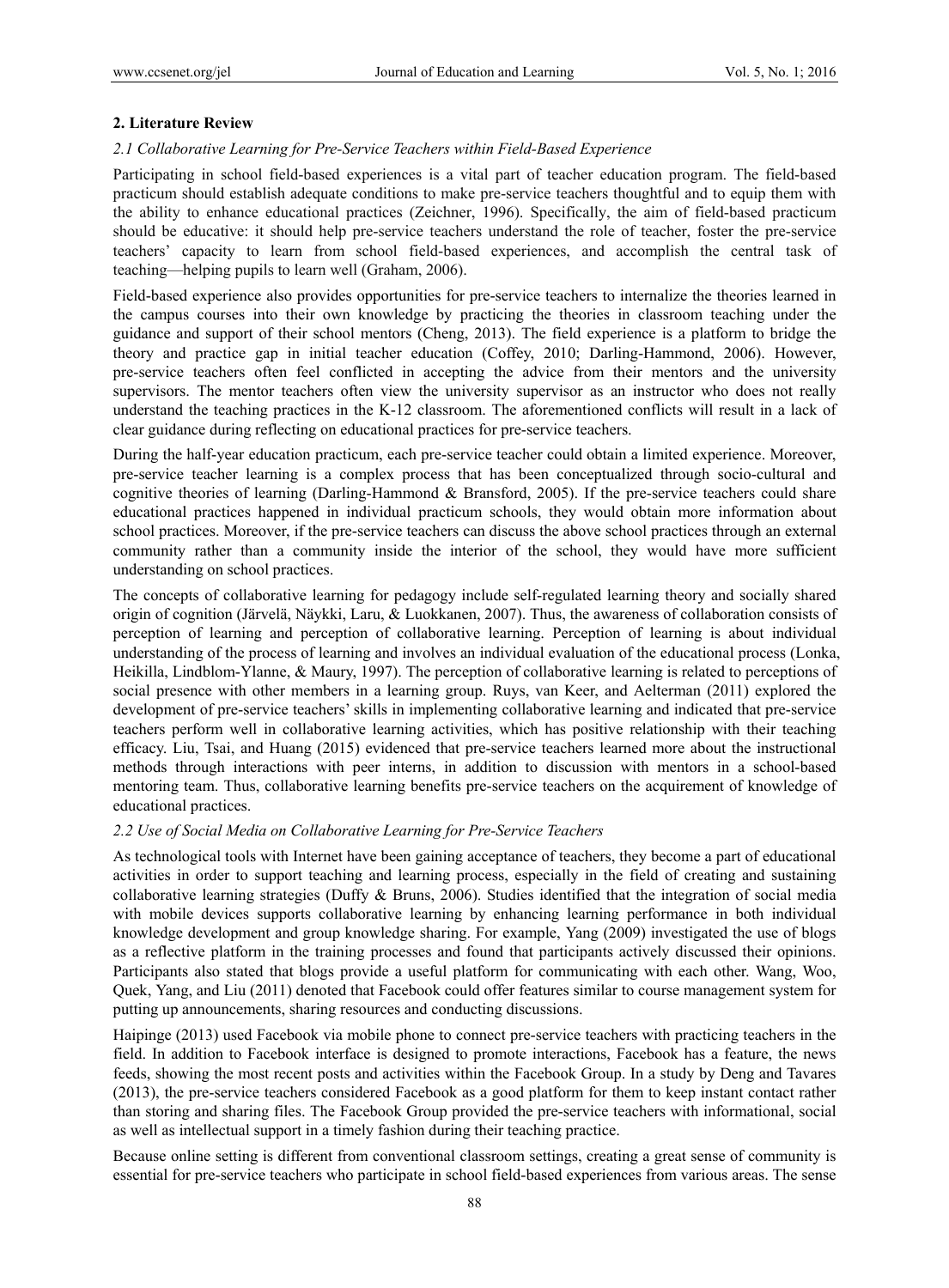of community is considered as a feeling of belonging and a shared faith through participants' commitments to work together (McMillan & Chavis, 1986). To establish a sense of community, social media should be used to foster interpersonal communication rather than leading users just to complete the task for achievement grade (Cameron, Morgan, Williams, & Kostelecky, 2009). Janssen, Erkens, Kirschner, and Kanselaar (2009) indicated that strong familiarity among members leads to critical and exploratory group perceptions, and positive perceptions of online communication and collaboration. Deng and Tavares (2012) explored that pre-service teachers' perceptions of, and participation in, online communities and suggested that pre-service teachers had positive perceptions of the community website which was regarded as a useful platform for exchanging teaching ideas, sharing resources, gaining support, and maintaining communication with their peers. The frequency of browsing community website was also correlated with the sense of community. Top (2012) indicated that the pre-service teachers had moderate feelings related to sense of community which incorporated social media and positive feelings about the collaborative learning and perceived learning.

Seo (2014) explored how teachers at different levels of participation learnt in an online community and showed that teachers usually began as observers who read online postings and used online teaching resources, then moved to collaborators, posting their comments on teaching resources and discussing their problems with other teachers. After that, they may become contributors, sharing their teaching resources with other teachers and providing advices, and assist other teachers. Yet, not all teachers moved toward full participation in the online community. The majority of teachers remained as observers and their lack of participation in the negotiation of meaning constrained teacher learning. That is, pre-service teachers with different frequency of posting and responding to messages in a social media may have different perceptions of various learning.

#### *2.3 Focus of This Study*

Studies that focus on the use of social media in pre-service teacher education revealed four types of results, enhancing interaction and collaboration, facilitating critical thinking and reflection, increasing active participation to activities, and increasing motivation and confidence to participate in online community in pre-service teacher education (Deng & Yuen, 2011; Glenn, Wake, & Modla, 2012). Thus, during mobile collaborative learning among pre-service teachers, certain tasks to facilitate their collaboration may need to be conducted. Moreover, in order to identify the feasibility of mobile collaborative learning for pre-service teachers, the sense of community and perceptions of collaborative learning among pre-service teachers merit further investigation. This study uses Facebook as a platform and arranges certain learning tasks to enhance the interaction among the pre-service teachers. During the project, the pre-service teachers' sense of community and perceptions on collaborative learning are investigated.

#### **3. Methodology**

## *3.1 Research Design*

This study builds a Facebook Group, named as "Internship Community of Mobile Collaborative Learning" (ICMCL), to identify the feasibility of mobile collaborative learning for pre-service teachers. To achieve effective interactions among Facebook group members, four tasks were designed as follows.

First, all participating pre-service teachers need to provide the information about their practicum schools and self-expectation about field-based experiences. Second, to increase active participation in Facebook Group, two tasks regarding educational practices in school practicum are assigned in each month. The tasks involve the practices of school administration, classroom management, lesson preparation, and teaching and reflection. All members are required to post at least an opinion in the below area of each task item. Third, all members need to respond at least once to any posting from others after being encouraged to practice critical thinking and reflection. Fourth, all members are encouraged to raise their problems that happen in their practicum schools at any time. Additionally, to increase motivation and self-confidence to use Facebook Group community, the researcher often reinforced the members who disclosed problems of practicum and responders to the problems.

All participants were encouraged to use mobile technology device to interact with other members on Facebook Group. During the project, nine task items were assigned. All participants achieved the posts to the tasks. Except for the posts and responses for the tasks, a total of 148 problems were raised and obtained 321 responses to the problems.

## *3.2 Research Participants*

A total of 153 pre-service teachers were willing to participate in the ICMCL project from July 2015 to October 2015. The pre-service teachers graduated from a teacher education university in the middle of Taiwan; however, they enrolled in the filed-based experience of schools distributing over the country. The participants, consisting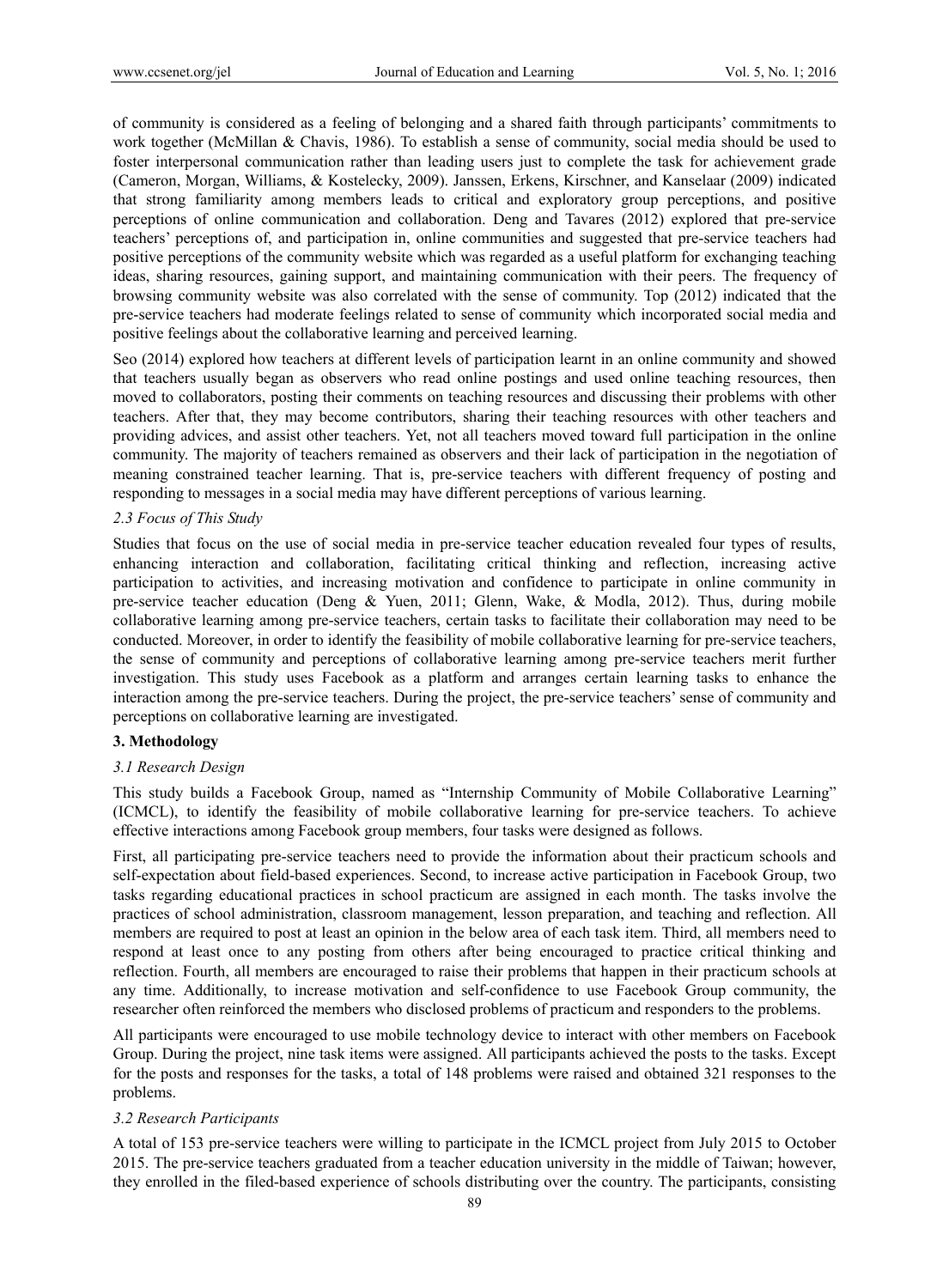of 41 male  $(26.8\%)$  and 112 female  $(73.2\%)$ , enrolled in practicum at senior high school  $(40, 26.1\%)$ , at vocational high school (22, 14.1%), at junior high school (89, 58.2%) and at special education school (2, 1.3%).

All participants have mobile technology device, such as smartphone, tablet. The majority of the participants expressed that mobile technology device is the main tool to browse, and respond to, the Facebook Group due to convenience. All participants volunteered to sign an agreement, participating in this ICMCL project after being fully informed about the research process, potential harm, and important rights, such as the right to cease participation or withdraw from the research at any time without suffering discrimination or harm.

## *3.3 Instrument*

This study developed a questionnaire to collect the data about frequency (browsing, posting and responding), sense of community, and self-perceived collaborative learning. Thus, the questionnaire consisted of the three sections. The original items were developed in Chinese, and latter, were translated into English for submission.

The first section, baseline data, contains gender, the type of practicum school with field-based experience, frequency of browsing Facebook Group, and frequency of posting and responding to messages. Each type of the frequency consists of four levels: less than 3 times per month, once per week, 2 or 3 times per week, and once or more per day.

The second section, sense of community, includes three categories: 1). self-perceived online media and tools, 2). perceived media-based human interactions, and 3). learner satisfaction. Each category has three items that were developed by referring to Lu, Yang, and Yu (2013). An example item is "the ICMCL helps me reflect on some perspectives on my practicum".

The third section is self-perceived collaborative learning, which contains two parts: the perceptions of mobile learning and the perceptions of collaborative learning. Each part has five items that were developed by referring to Halic, Lee, Paulus, and Spence (2010). An example item is "I have thought of what information I could provide with to expand practicum experiences of others".

All participants were required to fill in the questionnaire at the last week of the project's schedule. Responses to each item in the second and the third section were provided on a 5-point Likert scale ranging from 1 (strongly disagree) to 5 (strongly agree). All items were repeatedly revised by three professors with relevant expertise. A factor analysis was conducted. Cronbach's alpha was initially calculated to assess the internal consistency and reliability of the sections.

The calculated results of the items in the second section reveal that the Kaiser-Meyer-Oklin (KMO) value was 0.909 and Bartlett's Test of Sphericity reached statistical significance ( $p<0.01$ ), supporting the factorability of the correlation matrix. Only one factor was emerged with eigenvalues  $>1$  and accounted for 61.45% of variance, with responses with loadings of 0.749-0.826 on the factor. The Cronbach's alpha value for the section was 0.919.

In the third section, the calculated results show that the initial KMO value was 0.835 and Bartlett value reached statistical significance. Two items were deleted due to the responses with loadings of 0.046 and 0.258. Afterwards, the factor analysis was conducted again. The final KMO was 0.858 and Bartlett value reached statistical significance. Only one factor was emerged with eigenvalues >1 and accounted for 57.93% of variance, with responses with loadings of 0.607-0.859 on the factor. The Cronbach's alpha value for the section was 0.888.

## *3.4 Data Analysis*

As mentioned, two types of the frequency were contained in the first section of the instrument. However, two-way analysis of variance (ANOVA) cannot be adopted due to inadequate subjects. A suggested number is 20 times of all independent variable combination. That is, a total of 320 subjects is a suggested number for using two-way ANOVA, while this study only contains 153 subjects in this study.

Data were analyzed using one-way ANOVA to identify differences in various perceptions of participations between the frequencies of browsing, and posting and responding to messages on Facebook Group. By identifying whether the frequencies of browsing, and posting and responding to messages influence the perceptions of participations in the Facebook Group, this study could evaluate the feasibility of mobile collaborative learning.

## **4. Results**

The analytical results of this study reveal that the difference exists in the sense of community between various frequencies of browsing the Facebook Group  $(F=13.426, p<0.01)$ . Of which various frequencies, the more frequency the pre-service teachers performed in browsing the Facebook Group, the more sense of community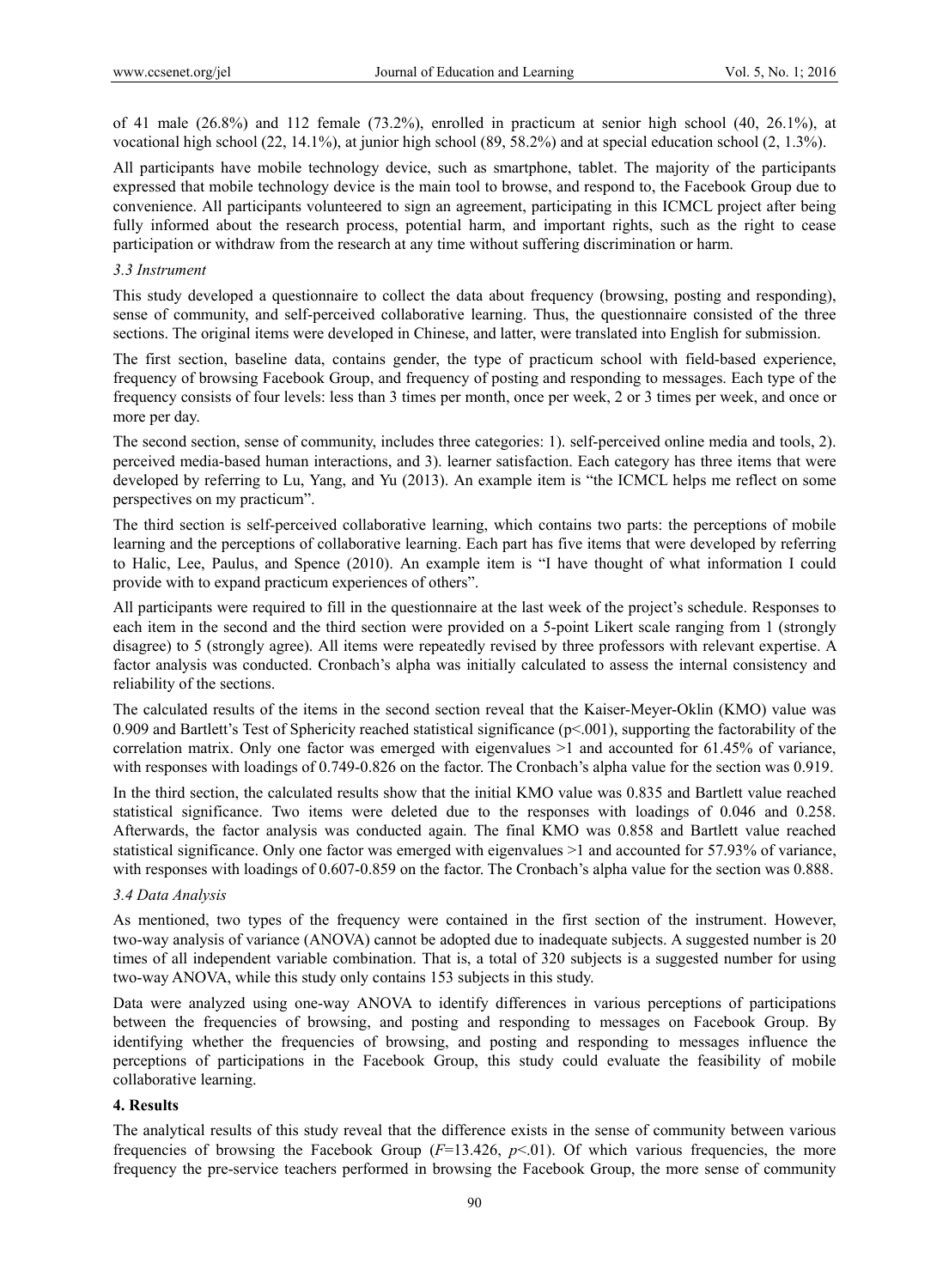they had. Similar to the effect of the browsing frequency on the sense of community, the more frequency the pre-service teachers performed in browsing the Facebook Group, the more perceptions of learning (*F*=7.112,  $p<01$ ) as well as perceptions of collaborative learning ( $F=4.220, p<01$ ) they had.

The above finding indicates that the browsing frequency on the Facebook Group is an important element of facilitating the perception of participation in collaborative learning for pre-service teachers.

Moreover, another analytical results reveal that no difference exists in the sense of community  $(F=2.052, p>01)$ as well as perceptions of learning  $(F=1.130, p>0.01)$  between various frequencies of posting and responding to messages on Facebook Group. However, the pre-service teachers with higher frequency of posting and responding to messages had higher perceptions of collaborative learning. That is, the pre-service teachers who often posted and responded to messages on Facebook Group could experience the advantages of collaborative works.

| Variables                                  | Frequency of browsing the Facebook<br>Group | N  | $\overline{M}$ | SD.  | $\overline{F}$ | Scheffe |
|--------------------------------------------|---------------------------------------------|----|----------------|------|----------------|---------|
| Sense of<br>community                      | Less than 3 times per month $(A)$           | 16 | 3.18           | 0.83 |                | D>A     |
|                                            | Once per week $(B)$                         | 28 | 3.72           | 0.60 | 13.426*        | D>B     |
|                                            | 2 or 3 times per week $(C)$                 | 62 | 3.88           | 0.45 |                | C > A   |
|                                            | Once or more per day $(D)$                  | 47 | 4.18           | 0.56 |                | B>A     |
| Perception of<br>learning                  | Less than 3 times per month $(A)$           | 16 | 3.44           | 0.88 | $7.112*$       | D>A     |
|                                            | Once per week $(B)$                         | 28 | 3.92           | 0.41 |                | C > A   |
|                                            | 2 or 3 times per week $(C)$                 | 62 | 3.90           | 0.45 |                | B>A     |
|                                            | Once or more per day $(D)$                  | 47 | 4.09           | 0.40 |                |         |
| Perception of<br>collaborative<br>learning | Less than 3 times per month $(A)$           | 16 | 3.39           | 1.01 |                | D>A     |
|                                            | Once per week $(B)$                         | 28 | 3.66           | 0.61 |                |         |
|                                            | 2 or 3 times per week $(C)$                 | 62 | 3.78           | 0.54 | $4.220*$       |         |
|                                            | Once or more per day $(D)$                  | 47 | 3.97           | 0.48 |                |         |

Table 1. Summary table of one-way ANOVA on considered factors by frequency of browsing the Facebook Group

 $p<.01$ 

Table 2. Summary table of one-way ANOVA on considered factors by frequency of posting and responding to messages

| Variables                 | Frequency of posting and responding to<br>messages | $\overline{N}$ | $\overline{M}$ | SD.  | F     | Scheffe |
|---------------------------|----------------------------------------------------|----------------|----------------|------|-------|---------|
| Sense of<br>community     | Less than 3 times per month $(A)$                  | 71             | 3.87           | 0.56 | 2.052 | n.S.    |
|                           | Once per week $(B)$                                | 31             | 3.85           | 0.51 |       |         |
|                           | 2 or 3 times per week $(C)$                        | 38             | 3.95           | 0.43 |       |         |
|                           | Once or more per day $(D)$                         | 13             | 4.23           | 0.45 |       |         |
| Perception of<br>learning | Less than 3 times per month $(A)$                  | 71             | 3.75           | 0.64 | 1.130 | n.S.    |
|                           | Once per week $(B)$                                | 31             | 3.80           | 0.67 |       |         |
|                           | 2 or 3 times per week $(C)$                        | 38             | 3.71           | 0.53 |       |         |
|                           | Once or more per day $(D)$                         | 13             | 4.06           | 0.56 |       |         |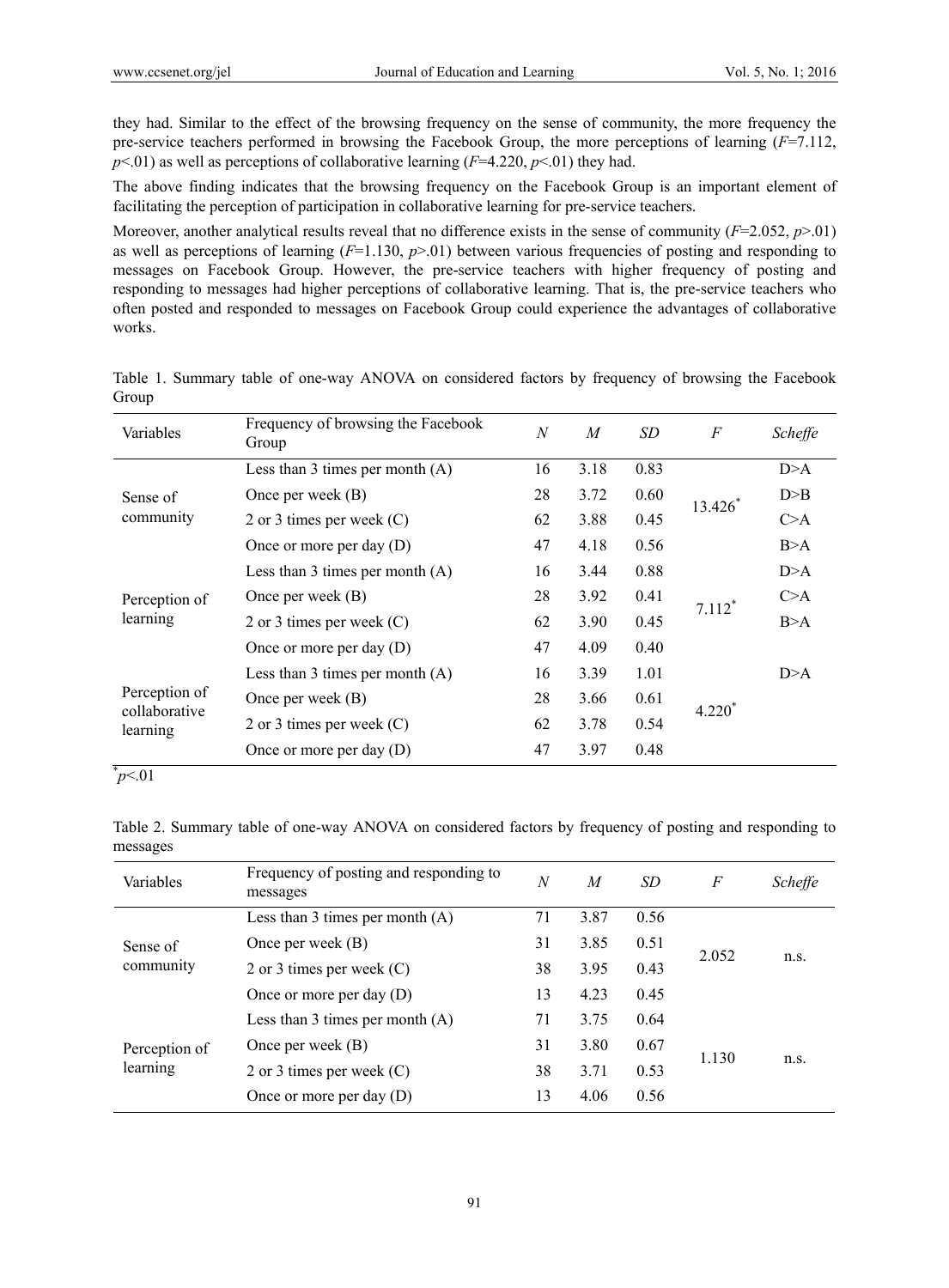| Perception of<br>collaborative<br>learning | Less than 3 times per month $(A)$ | 71 | 3.67 0.65         |  | $8.276*$ | D>A   |
|--------------------------------------------|-----------------------------------|----|-------------------|--|----------|-------|
|                                            | Once per week $(B)$               | 31 | 3.83 0.59         |  |          | D>B   |
|                                            | 2 or 3 times per week $(C)$       | 38 | $4.10 \quad 0.47$ |  |          | C > A |
|                                            | Once or more per day $(D)$        |    | 4 38 0 47         |  |          |       |

 $p<.01$ 

#### **5. Discussion**

This present study shows that the browsing frequency on the Facebook Group is an important element of facilitating the perception of participation in collaborative learning for pre-service teachers. According to Deng and Tavares (2012), pre-service teachers had positive perceptions of the online website when they considered the website as a useful platform for exchanging teaching ideas, sharing resources and gaining support. Deng and Tavares indicated that the frequency of browsing website was also correlated with the sense of community. Thus, similar to the study by Deng and Tavares, this study identified that high browsing frequency on Facebook Group could positively facilitate the sense of community and perceptions of learning as well as collaborative learning for pre-service teachers.

Another study finding shows that the pre-service teachers who often posted and responded to messages on the Facebook Group had high perceptions of collaborative learning rather than that of the sense of community and of learning. So and Brush (2008) indicated that collaborative learning strategies can provide learners with opportunities to receive numerous perspectives of other learners, and also enhance their critical thinking skills by comparing with, evaluating, and opposing different viewpoints. According to Haipinge (2013), pre-service teachers may reflect on their learning through online discussions and postings. Pre-service teachers can engage in active knowledge construction through mobile computer-supported collaborative learning environment (Ke  $\&$ Hsu, 2015). Thus, posting and responding on Facebook pages about teaching practices can facilitate pre-service teachers' reflections on their learning and enhance their perceptions of collaborative learning. Additionally, the sense of community is only a feeling that members have of belonging (McMillan & Chavis, 1986). Perception of learning merely involves an individual evaluation of the educational process (Lonka, Heikilla, Lindblom-Ylanne, & Maury, 1997). This is why the pre-service teachers who often posted and responded on Facebook pages had high perceptions of collaborative learning rather than that of the sense of community and of learning.

#### **6. Conclusion and Limitation**

This study aims to investigate the perceptions of participation in mobile collaborative learning within a Facebook group among pre-service teachers who participate in various school field-based experiences and concludes that high browsing frequency on Facebook Group could positively facilitate the sense of community and perceptions of learning as well as collaborative learning for pre-service teachers; while high frequency of posting and responding to messages on Facebook Group experienced the advantages of collaborative works rather than that of the sense of community and of learning. This study highlights that sharing experiences and online discussion regarding practicum are the important elements of mobile collaborative learning for pre-service teachers. The conclusion also identifies that the posts and responses as assigned tasks involving the elements of school field-based experiences are necessary in mobile collaborative learning among pre-service teachers.

This study can calculate the frequency of posting and responding on Facebook pages but cannot obtain real frequency of browsing the Group. Instead, this study relied on self-reports of pre-service teachers regarding browsing the Group. Thus, this study has one limitation: the frequency of browsing the Facebook Group may differ because the participants may not accurately recall all browsing records during filling in the instruments of the study.

#### **References**

- Cameron, B. A., Morgan, K., Williams, K. C., & Kostelecky, K. L. (2009). Group projects: Students perceptions of the relationship between social tasks and a sense of community in online group work. *The American Journal of Distance Education*, *23*(1), 20-33. http://dx.doi.org/10.1080/08923640802664466
- Cheng, E. C. K. (2013). Enhancing the quality of pre-service teachers' learning in teaching practicum. *Education Sciences*, *1*, 6-16.
- Coffey, H. (2010). "They taught me": The benefits of early community-based field experiences in teacher education. *Teaching and Teacher Education*, *26*(2), 335-342. http://dx.doi.org/10.1016/j.tate.2009.09.014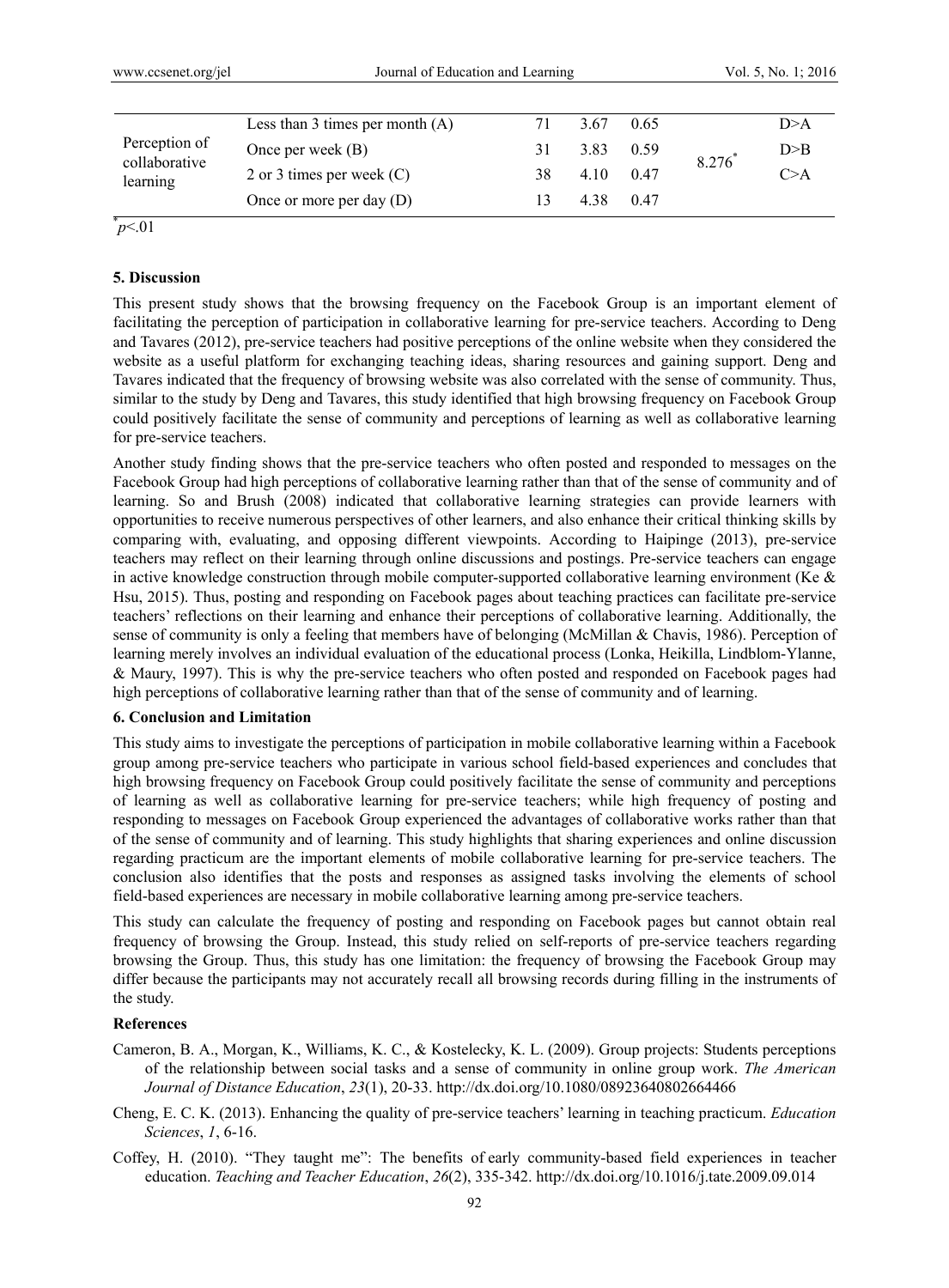- Darling-Hammond, L., & Bransford, J. (Eds.). (2005). *Preparing teachers for a changing world: What teachers should learn and be able to do*. San Francisco: Jossey-Bass.
- Darling-Hammond, L. (2006). *Powerful teacher education: Lesson for exemplary programs*. San Francisco: Jossey-Bass.
- Deng, L., & Tavares, N. (2012). *Exploring pre-service teachers' perceptions of and participation in online communities* (pp. 787-791). Paper presented at the Proceedings of the 20th International Conference on Computers in Education.
- Deng, L., & Tavares, N. (2013). From Moodle to Facebook: Exploring students' motivation and experiences in online communities. *Computers & Education*, *68*, 167-176. http://dx.doi.org/10.1016/j.compedu.2013.04.028
- Deng, L., & Yuen, A. H. K. (2011). Towards a framework for educational affordances of blogs. *Computers & Education*, *56*(2), 441-451. http://dx.doi.org/10.1016/j.compedu.2010.09.005
- Dillenbourg, P. (1999). What do you mean by collaborative learning? In P. Dillenbourg (Ed.), *Collaborative learning: Cognitive and computational approaches* (pp. 1-19). Oxford: Elsevier.
- Duffy, P. D., & Bruns, A. (2006). *The use of blogs, wikis and RSS in education: A conversation of possibilities*. Paper presented at the Online Learning and Teaching Conference, Brisbane.
- Gillies, R., Ashman, A., & Terwel, J. (2008). *The teachers' role in implementing cooperative learning in the classroom*. New York: Springer. http://dx.doi.org/10.1007/978-0-387-70892-8
- Glenn Wake, D., & Modla, V. B. (2012). Using wikis with teacher candidates: Promoting collaborative practice and contextual analysis. *Journal of Research on Technology in Education*, *44*(3), 243-265. http://dx.doi.org/10.1080/15391523.2012.10782589
- Graham, B. (2006). Conditions for successful field experiences: Perceptions of cooperating teachers. *Teaching and Teacher Education*, *22*, 1118-1129. http://dx.doi.org/10.1016/j.tate.2006.07.007
- Haipinge, K. (2013). Using Facebook Mobile as a tool to create a virtual learning community for pre-service teachers. In S. P. Ferris, & H. A. Wilder (Eds.), *Plugged-in professor: Tips and techniques for teaching with social media* (pp. 289-299). Chandos Publishing. http://dx.doi.org/10.1016/b978-1-84334-694-4.50023-5
- Halic, O., Lee, D., Paulus, T., & Spence, M. (2010). To blog or not to blog: Student perceptions of blog effectiveness for learning in a college-level course. *Internet and Higher Education*, *13*(4), 206-213. http://dx.doi.org/10.1016/j.iheduc.2010.04.001
- Janssen, J., Erkens, G., Kirschner, P. A., & Kanselaar, G. (2009). Influence of group member familiarity on online collaborative learning. *Computers in Human Behavior*, *25*(1), 161-170. http://dx.doi.org/10.1016/j.chb.2008.08.010
- Järvelä, S., Näykki, P., Laru, J., & Luokkanen., T. (2007). Structuring and regulating collaborative learning in higher education with wireless networks and mobile tools. *Educational Technology & Society*, *10*(4), 71-79.
- Ke, F.-F., & Hsu, Y.-C. (2015). Mobile augmented-reality artifact creation as a component of mobile computer-supported collaborative learning. *The Internet and Higher Education*, *26*, 33-41. http://dx.doi.org/10.1016/j.iheduc.2015.04.003
- Liu, S.-H., Tsai, H.-C., & Huang, Y.-T. (2015). Collaborative professional development of mentor teachers and pre-service teachers in technology integration. *Educational Technology & Society*, *18*(3), 161-172.
- Lonka, K., Heikilla, A., Lindblom-Ylanne, S., & Maury, S. (1997). *Are epistemologies related to study activities in an innovative course*? Paper presented at the 7th European Conference for Research on Learning and Instruction, Athens, Greece.
- McMillan, D. W., & Chavis, D. M. (1986). Sense of community: A definition and theory. *Journal of Community Psychology*, *14*(1), 6-23. http://dx.doi.org/10.1002/1520-6629
- Ruys, I., Van Keer, H., & Aelterman, A. (2011). Student teachers' skills in the implementation of collaborative learning: A multilevel approach. *Teaching and Teacher Education*, *27*, 1090-1100. http://dx.doi.org/10.1016/j.tate.2011.05.005
- So, H.-J., & Brush, T. A. (2008). Student perceptions of collaborative learning, social presence and satisfaction in a blended learning environment: Relationships and critical factors. *Computers & Education*, *51*(1), 318-336. http://dx.doi.org/10.1016/j.compedu.2007.05.009